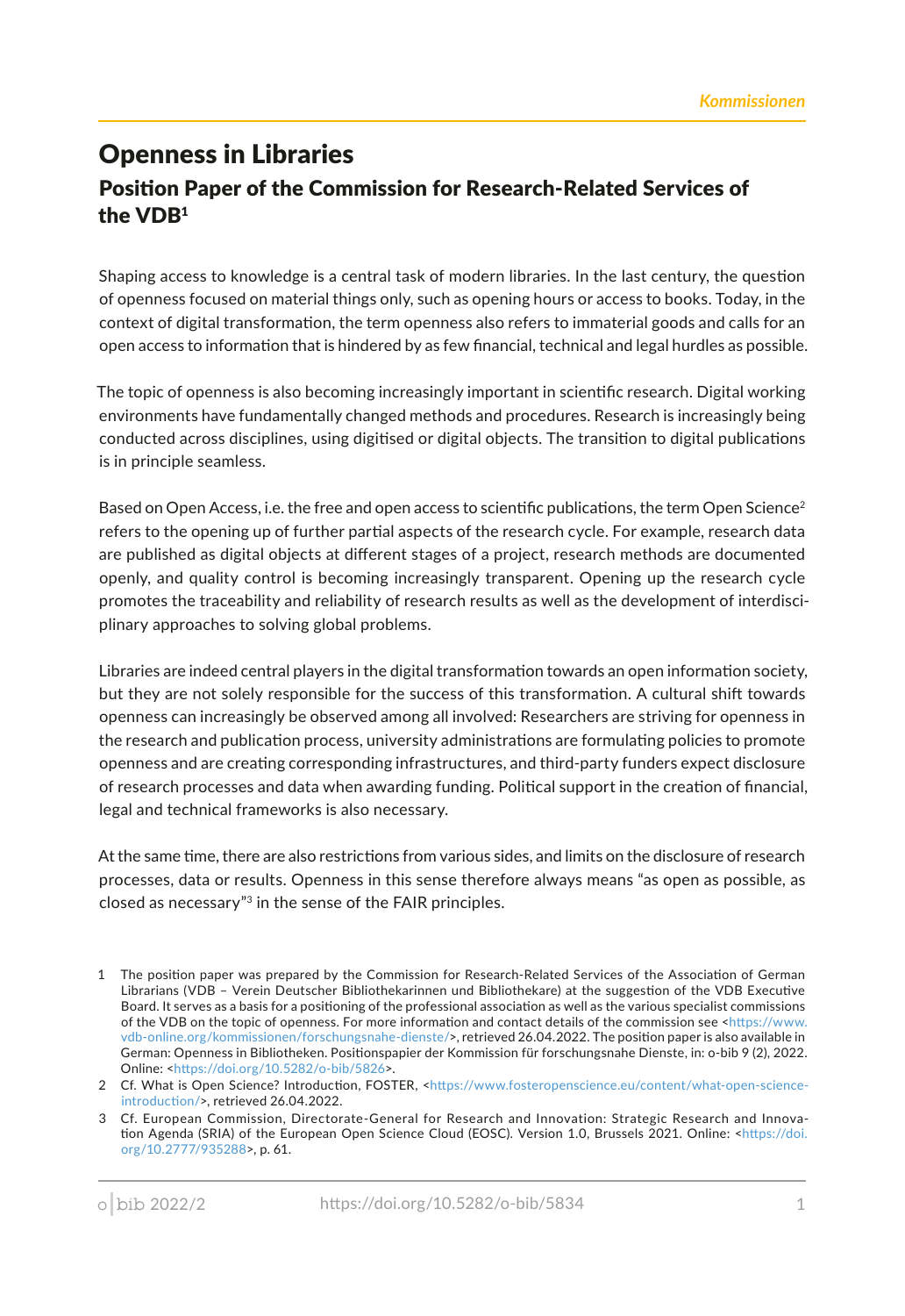## How does the situation look for libraries in particular?

Libraries are already in favour of the journey to more openness because of their self-image and social responsibility as an insttuton that promotes democracy. Beyond that, however, there are further reasons for promoting an open approach to knowledge:

- *Academic principle of sharing knowledge*: The entre research and publicaton cycle should be freely accessible and transparent. Only those who have access to this information can build on it with their own research and develop new scientific knowledge. Openness promotes interdisciplinary cooperation and scientific innovation. Society also benefits from this progress.
- *Libraries as open learning and teaching spaces*: In the sense of learning commons or research commons, library spaces offer low-threshold accessible learning and research environments for individual and group work. They provide access to the internet and all library holdings. Library staff gives advice on information research, use and evaluation.
- *Public funding*: A large proporton of libraries are funded by the federal, state or local governments and thus by the public sector. Accordingly, all library services should be freely accessible to the public.
- *Verifability of informaton*: In order for content to be reviewed and, if necessary, evaluated, it must be freely accessible. Openness thus contributes to the quality assurance of informaton. Open science is part of good scientific practice.

In order for libraries to be able to fulfl their self-image of providing an open ofer of rooms, informaton and advice, the following *requirements* must be fulflled:

- *Training and further educaton*: Employees need not only professional and methodological skills, but also the willingness to work transdisciplinarily, interculturally and multlingually.
- *Free licences*: For sofware, research data, audiovisual media, publicatons and other knowledge formats, free licences that allow subsequent use must become the standard.
- Infrastructure: Networked, sustainable infrastructures are required for the publication, storage, indexing and research of information. The monopolisation and commercialisation of information services should be opposed by not-for-profit service infrastructures.
- Networks for the development and operation of services: The implementation of openness is technically, administratvely and legally complex and requires structures based on the division of labour across institutions and associations. The globalisation of the publication market and the international networking of the scientific community also demand generic, supranational solutions.
- *Standards*: In order to enable and strengthen the exchange and subsequent use of knowledge, (open) standards in the feld of formats, metadata and sofware are required. This also applies to standards for identfying authors and insttutons (e.g. ORCID, ROR).
- Resources: The implementation of openness along with the associated change and expansion of services require additonal staf resources as well as appropriate spatal and technical equipment.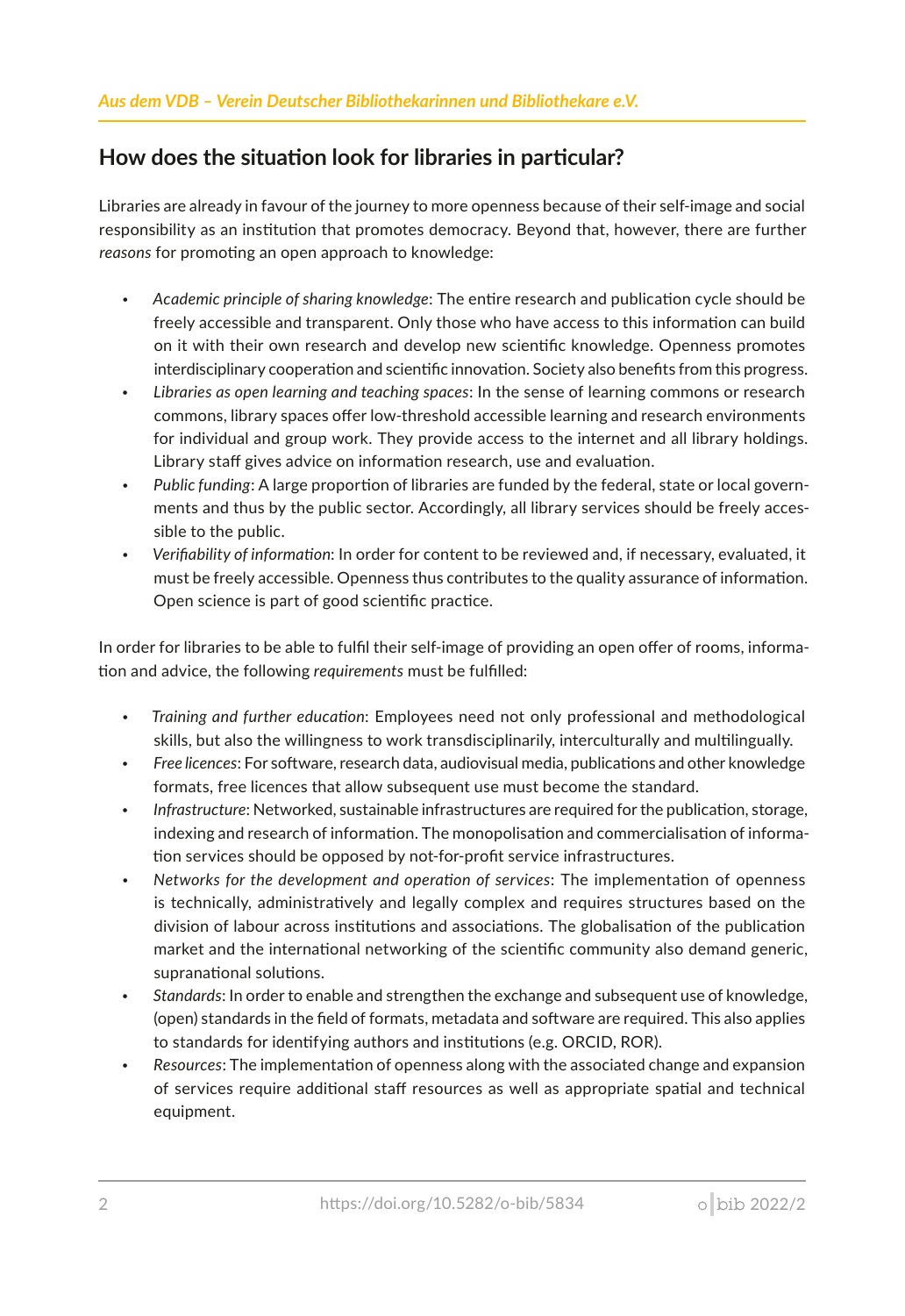Libraries additonally ofer their own *services* as well as training and consultancy to support the implementaton of openness in diferent areas and are already engaged in the following areas:

- Open Access: Free access to scientific publications Libraries support researchers in publishing their research results freely under open licences and ensure that the research results are available to the public.
- *Open Data*: Free access to data Libraries support researchers in making their research data accessible in a structured way and sustainably available to the public, and also make their own data produced in the library freely available for further use under appropriate licences.
- *Open Educatonal Resources (OER):* Free access to learning and teaching materials Libraries make educational resources available for re-use by their users. This includes free educational materials created by library staff and other members of the institution.
- *Open Innovaton*: Transparency in development and change processes Libraries open up their innovation processes and involve external stakeholders (e.g. users).
- *Open Peer Review*: Transparent assessment processes for publicatons Libraries advocate for open communication in research assessment.
- *Open Source*: Free sofware and hardware Libraries use open source technologies and make self-developed products available for further use.

Against this background, the Commission for Research-Related Services of the VDB sees the following *challenges* on the journey to more openness:

- Long-term accessibility: Licensing sometimes offers only temporary access. Libraries face the challenge of ensuring long-term access to acquired or licensed materials independent of commercial partners and their economic interests. Long-term availability must also be ensured for materials published in libraries (research data, publications, etc.).
- Legal hurdles stand in the way of the idea of openness in many application scenarios. For example, the legal certainty of CC BY licences is not always given. Copyright, personal rights, data protection or export restrictions also set limits to the idea of openness.
- *Security of personal data*: Large commercial publishers are increasingly using data tracking to create behavioural profles of users. Free access to publicaton services must not be linked to misuse or commercial re-use of personal data.
- *Ethical aspects*: In individual cases, a limitaton of openness may be necessary. For example, data should not be published if this violates an individual or societal need for protection or if the published data has the potential to be misused.
- *Openness of spaces and openness of services*: An open informaton society contnues to need open libraries – in the sense of comprehensive opening hours and openly usable spaces. These services are also staff-intensive. At the same time, openness also applies to newer services such as research-related services, which are only just becoming established. The competition arising between these two forms of openness due to staff shortages in libraries should not lead to one falling victim to the other.
- *Resources and competences*: The opening up of existng services in the sense of openness and the development of new services in the context of digital transformation require systematic